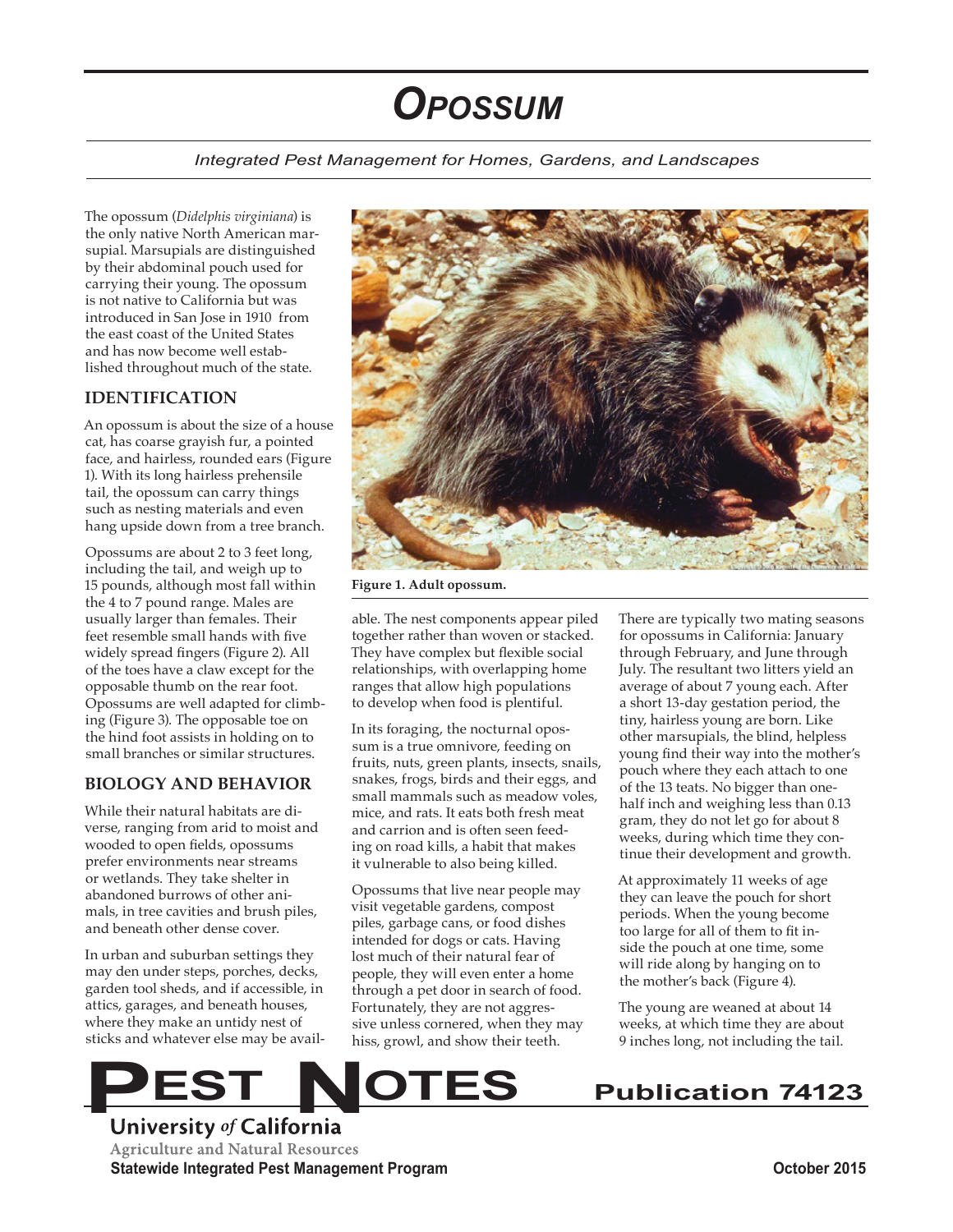

**Figure 2. a: Hind foot track; b: front foot track; c: trail pattern; d: hind foot, note unusual arrangement of the toes; e: front foot.**

Females mate again after the first litter of the season is able to live on their own. The second litter will be sufficiently grown to leave the mother by fall. Mortality in the young is high; most will perish before they are a year old. Those that survive will breed the following spring. Few opossums live beyond 3 years.

Opossums have a top running speed of only 7 miles per hour, so they have developed strategies to escape enemies. They readily enter burrows and climb trees in an attempt to elude danger. When threatened, an opossum may bare its teeth, growl, hiss, and exude a repulsive, smelly, greenish musk like fluid from its anal glands, which offers some degree of protection from predators.

"Playing possum" is another characteristic reaction; the animal rolls over on its side, becomes limp, shuts its eyes, and lets its tongue hang from an open mouth. The heartbeat slows and

the animal appears to be dead. This is a nervous shock reaction, but the opossum recovers quickly and takes the first opportunity to escape. When surprised during daylight, opossums appear bewildered and sluggish.

#### **DAMAGE**

Opossums are considered a nuisance in gardens and near homes where they feed on berries, grapes, tree fruits and nuts, and defecate on garden paths and patios. They get into fights with dogs and cats and can inflict serious injury with their mouthful of sharp pointed teeth.

Opossums carry diseases such as leptospirosis, tuberculosis, relapsing fever, tularemia, spotted fever, toxoplasmosis, coccidiosis, trichomoniasis, and Chagas disease. They may also be infested with fleas, ticks, mites, and lice. Opossums are hosts for cat and dog fleas, especially in urban environments. This flea infestation on opossums is particularly concerning for transmission of flea-borne typhus,



**Figure 3. Opossums are well adapted to climb trees.**

which is increasing in prevalence in Orange and Los Angeles Counties.

#### **LEGAL STATUS**

The California Fish and Game Code classifies opossums as nongame mammals. If you find opossums threatening growing crops or other property of which you are the owner or tenant, you may control the opossum using any legal means. California Department of Fish and Wildlife regulations prohibit the relocation of wildlife without written permission from the department. Check to make sure there are no municipal or county restrictions pertaining to the removal of opossums prior to taking any action.

#### **MANAGEMENT**

Control methods for opossums are the same or similar to those for skunks and raccoons. Opossums do not usually become as numerous as raccoons and are not as objectionable as skunks. Opossums are highly adaptable and are great survivors. Once they have invaded a neighborhood they are probably there to stay so long as food, water, and shelter are available.

#### *Detection*

Because they are only active at night and low-light hours, opossums might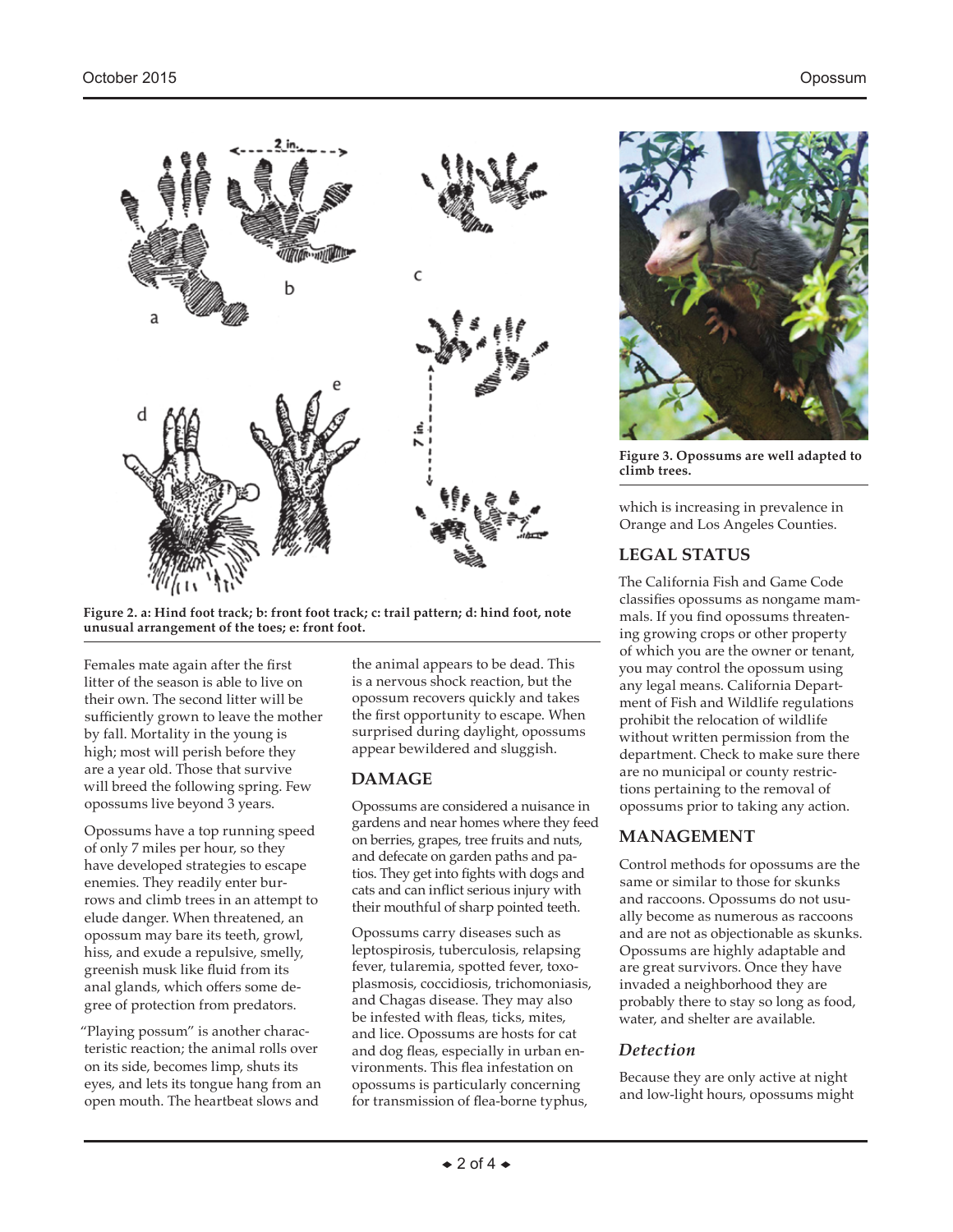never be seen as they travel through neighborhoods or yards. Barking dogs and disappearing pet food left out overnight may be the first apparent clues.

Sometimes strange-looking droppings (scat) may be found on garden paths, walkways, and patios, though typically opossums defecate in protected and leafy areas. The scat is difficult to describe as the omnivorous eating habits of the animal preclude an average size, shape, or texture.

Since opossums are messy feeders, you may find remnants of the previous night's foraging and feeding. An occasional visit by an opossum or a family of opossums may not present cause for concern unless you have pets that remain outdoors at night. Pet and opossum confrontations are relatively common and the pets are often injured. Early action may be warranted to avoid such a problem.

### *Habitat Modification*

The aim of habitat modification is to make your premises less appealing to the opossum. Cut back overgrown shrubbery and trim back trees that overhang rooftops at least 5 feet from the roof edge. Continually remove any fallen fruit, which will be readily fed upon by opossums.

Be sure firewood is stacked tightly, leaving no major gaps suitable for a den. Store scrap lumber and other items in an orderly manner, preferably about 18 inches off the ground. Ensure garbage cans have tight-fitting lids and do not place food items or table scraps in your compost bin. Pet food placed outdoors should be removed by nightfall. This will substantially reduce or eliminate the potential negative interactions between pets and opossums.

#### *Exclusion*

As with skunks and raccoons, the best solution to an opossum's presence beneath stairs, porches, decks, or buildings is to screen or block access to the area. Close off all potential entrances or openings under the house, garden



**Figure 4. Young opossums are sometimes seen riding on their mother's back.**

tool shed, mobile home, deck, etc. with 1/4–inch mesh hardware cloth. The advantage of using the small mesh is that it will also exclude rats and house mice. When possible, bury the hardware cloth up to 6 inches to deter the opossum from crawling or digging underneath the exclusionary structure.

Once an opossum has taken up residence beneath a building or deck, you have to be sure the animal has left before blocking the opening. A fairly easy way to make this determination is to sprinkle a smooth layer of flour about 1/8-inch thick just in front of the point of entrance to form a tracking patch, in which the animal's footprints will be evident. Examine the tracking patch soon after dark; the presence of footprints will indicate the animal has left and the opening can then be closed off.

Normally opossums live alone except when with young and then, since the young remain in the pouch, they leave with the mother.

Exclusion of opossums from gardens can be accomplished with a fence built of poultry wire. The fence should be 4 feet high with the top 12 to 18 inches of the fence bent outward, away from the garden, and not attached to any support. Since the top of the fence is not rigid and bends under the weight of the animal, it cannot be climbed over.

As an alternative, any standard wire fence can be made opossum proof by stretching a parallel electricallycharged wire near the top of the fence, 3 inches out from the mesh. A cattle-type electric fence charger activates the wire. A similar approach can be used to prevent opossums from climbing trees. More electric fence details are provided in Pest Notes: *Raccoons*.

## *Trapping*

Opossums are not wary of traps and can easily be caught with a box- or cage-type live-catch trap. Traps should be at least  $10 \times 12 \times 32$ inches in size and set along trails or known routes of travel. Fish-flavored canned cat food works well as trap bait but often attracts cats

as well. To avoid this possibility, try using whole raw chicken eggs or jam or peanut butter spread on a bit of bread. Other baits can include overripe fruit such as grapes, bananas, or melons.

Live-trapping presents the problem of dealing with the animal once captured. Since it is illegal to relocate an opossum without a permit, those not wanting to deal with its disposal may prefer to hire a professional wildlife control operator. They are equipped to handle problem wildlife in a legal and humane manner.

If the trapper is willing to dispatch the animal, shooting and the use of a carbon dioxide gas chamber are the only acceptable forms of euthanasia. Shooting is the simplest approach, but firearm discharge is not allowable in most residential areas. In these areas, a carbon dioxide gas chamber is the only option. Details on carbon dioxide euthanasia are available online from the New York State Department of Environmental Conservation and Cornell University (see References). Drowning is illegal in California as a form of euthanasia.

#### *Other Control Methods*

A motion-activated sprinkler device sometimes induces a fright response in opossums, skunks, and raccoons. If the animal has established the habit of visiting the yard or garden, such frightening responses rarely last for more than a few days. A greater